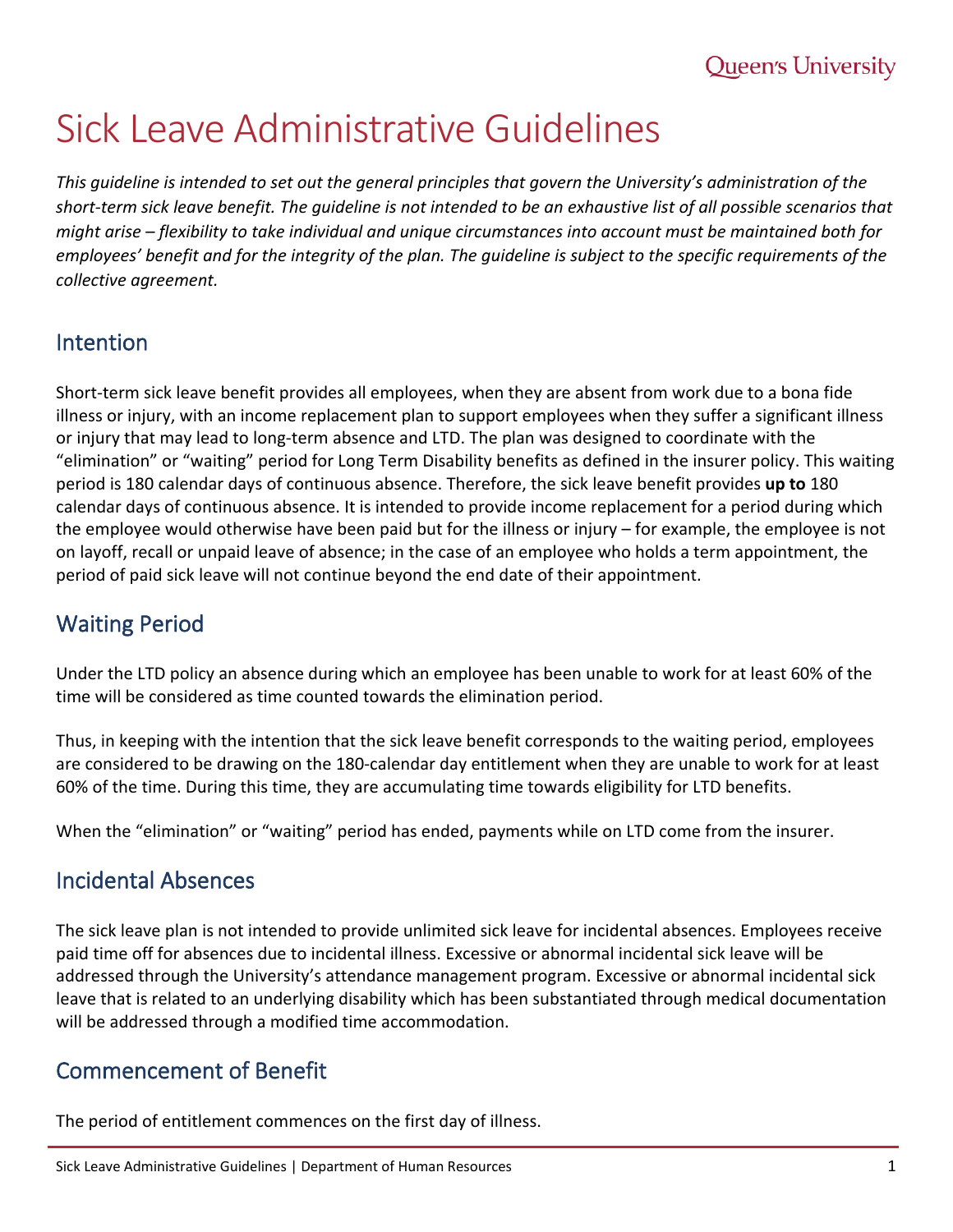# End of Benefit

Entitlement to the benefit ends not later than the day an employee's employment with the University ends.

#### **Recurrence**

If, after satisfying the waiting period, an employee has a recurrence of the same illness, within one (1) calendar month of returning, the period(s) of return may be, and the subsequent absence will be, a continuation of the original sick leave. Again, this coordinates the sick leave benefit with the insurer's administration of the Waiting Period for LTD benefits.

If, after returning from LTD, an employee has a recurrence of the same illness within 180 calendar days of their return to work, the employee is not entitled to the sick leave benefit. This coordinates with insurer's administration of the LTD benefit, whereby the employee is eligible to apply for reinstatement of their LTD benefit.

## Reinstatement of Sick Leave Benefit

An employee who has returned to work from a sick leave of less than 180 calendar days will earn back the full 180 calendar day sick leave benefit once they have been back to work for a continuous period equal to one (1) full calendar month.

There may be rare cases when an employee returns from a prolonged absence due to an illness or injury and shortly thereafter requires a further leave due to a **different** illness or injury. While each case will have to be reviewed on its own merits, the general principle is that if the **new** illness or injury would commence a new Waiting Period according to the insurer's policy, the employee would be eligible for six months of sick leave benefit in connection with that **new** illness or injury.

## Documentation

Each employee is expected to cooperate with the University in providing substantiated medical documentation to support their absence due to illness or injury, including the restrictions/limitations that preclude them from performing the bone fide occupational requirements of their position, the prognosis for recovery and if they are participating in a treatment plan. An employee is expected to cooperate with the University in providing periodic updates of the medical documentation to support ongoing absences. An employee's failure or refusal to cooperate in providing supporting medical documentation may place their entitlement to the sick leave benefit and/or any workplace accommodation in jeopardy.

An employee is responsible for informing their supervisor/designate if they will be absent from work due to illness or injury. The supervisor/designate will advise the assigned Department Time Keeper.

Extended sick leave will require documentation to support the leave. Medical notes or other supporting documentation are to be forwarded to the Employee Wellness Services email at [employee.wellness@queensu.ca,](mailto:employee.wellness@queensu.ca) or to Fleming Hall, Stewart Pollock Wing. If an employee submits the